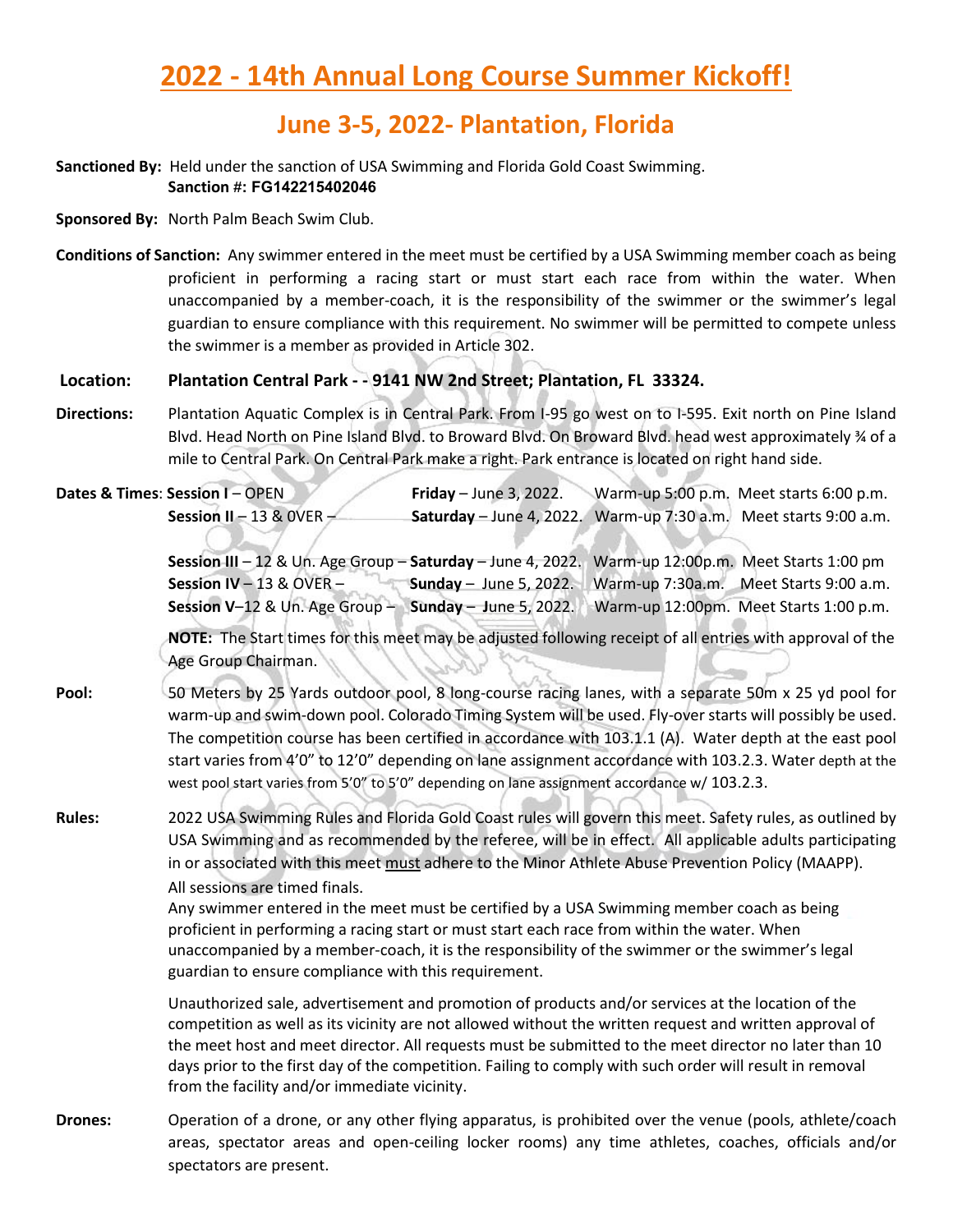# **2022 - 14th Annual Long Course Summer Kickoff!**

- **Deck Changes:** Except where venue facilities require otherwise, changing into or out of swimsuits other than in locker rooms or other designated areas is not appropriate and is prohibited.
- **Camera Free:** The Florida Gold Coast Swimming CAMERA FREE ZONE policy is in effect at this meet. No person may use a camera or any other device capable of recording still or video images in the area behind the starting blocks, in the locker rooms, changing areas, showers or restrooms. Violators may be reported to law enforcement or other governmental authorities and/or may be barred from the facility during the sanctioned event.
- **Image Authorization:** All participants agree to be filmed and photographed by the official photographer(s) and network(s) of USA Swimming under the conditions authorized by USA Swimming, and allow event organizers the right to use names, pictures, likenesses, and biographical information before, during or after the period of participation in USA Swimming competitions to promote such competitions.
- **Conflict of Interest:** Unauthorized sale, advertisement and promotion of products and/or services at the location of the competition as well as its vicinities are not allowed without written request and written approval of the meet host and the meet director. All requests must be submitted to the meet director no later than 10 days prior to the first day of the competition. Failing to comply with such order will result in removal from the facility and/or immediate vicinity.
- **Eligibility:** Open to all current 2022 USA swimming registered athletes invited by the host team and foreign athletes with proper travel credentials who have been invited by USA Swimming. The Meet Host **WILL NOT** be accepting New or Renewing USA Swimming registrations at the meet. All USA Registrations must be done prior to the start of the competition. *THIS MEET WILL HAVE A 300 SWIMMER CAP PER SESSION***.**
- **Disability:** All swimmers are welcome at this meet. Any athlete with a disability will be accommodated. Please contact host at 305-773-6060 or [swimnpb@bellsouth.net.](mailto:swimnpb@bellsouth.net)
- **Entries:** Entries Open- Sunday, May 1, 2022. *All entries must be received by – Wednesday, May 25, 2022. E-mail entries to: NPBCoach4@aol.com.* Host will NOTIFY teams being turned away due to the meet being entry capped by phone, or e-mail, within 48-hours of receipt of the entry. PLEASE enter electronically, NO MAILED entries accepted. For electronic entries (CL or SDIF format only!!) Confirmation for electronic entries will be sent via e-mail.\*\*Submission of electronic entries signifies that all swimmers are USA registered. Questions, please contact office at 561-762-7261. NOTE: Swimmers without registration numbers or birth dates will not be entered. \*\*\* Entry Fees will be doubled if not entered electronically. *THIS MEET WILL HAVE A 300 SWIMMER CAP PER SESSION***.**
- **Seeding:** Long Course Meter Times will be used for seeding. Entering teams must convert their swimmers' short course times or enter with an NT. All events are Timed Finals and will be swum fastest to slowest.
- **Entry Fees: \$7.50** Individual Event. **\$12.00** per swimmer surcharge \*Entry fees are made payable to: **"North Palm Beach Swim Club" (note: one check per team)**
- **Refunds:** Once a team or individual entry has been received & processed, there will be no refunds in full or in part.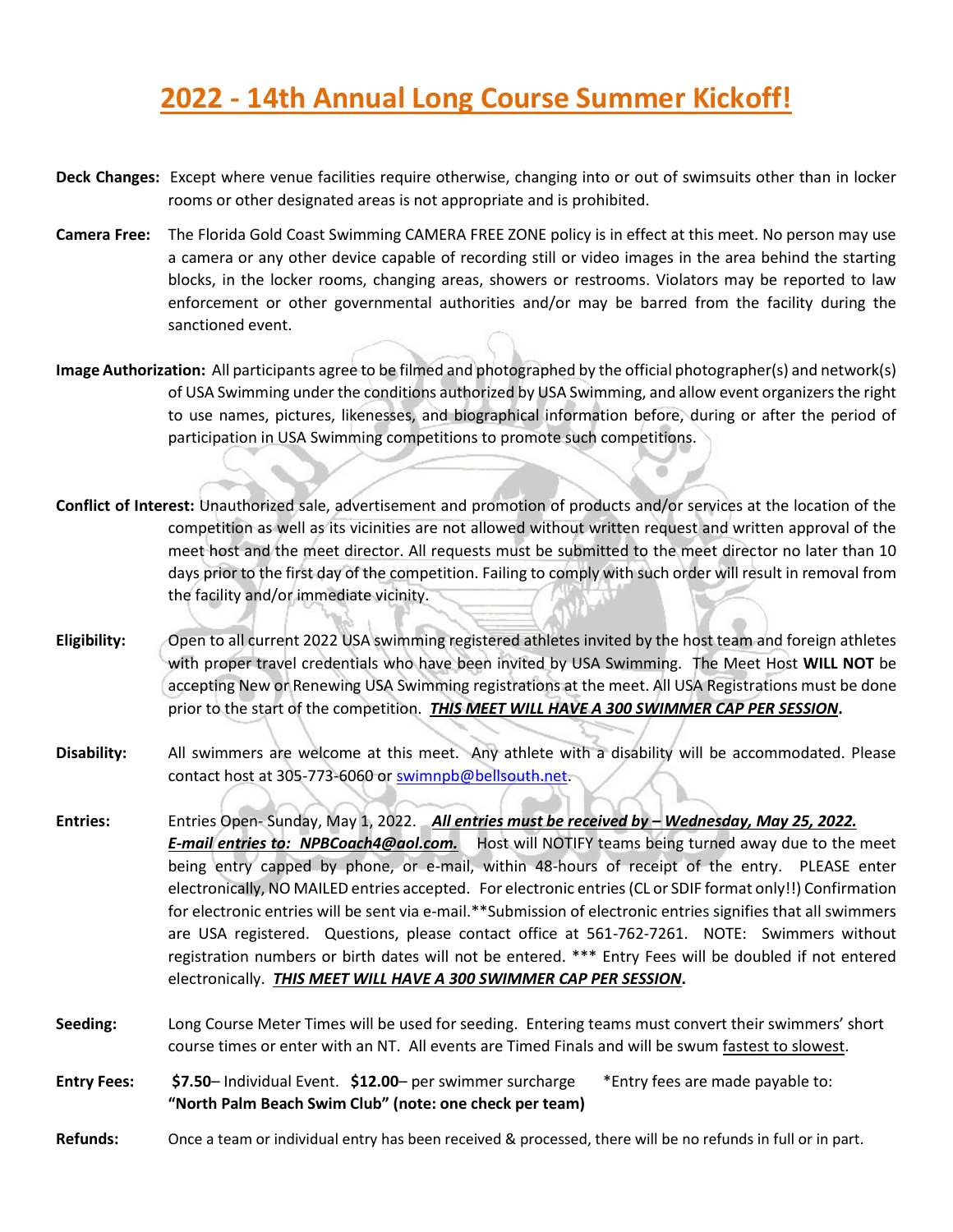# **2022 - 14th Annual Long Course Summer Kickoff!**

|  | <b>Entry Limit:</b> |  | Four (4) individual events per day. <b>THIS MEET WILL HAVE A 300 SWIMMER CAP PER SESSION.</b> |
|--|---------------------|--|-----------------------------------------------------------------------------------------------|
|--|---------------------|--|-----------------------------------------------------------------------------------------------|

Awards: Medals 1st-3rd Ribbons 4th – 8<sup>th</sup>. Awards for 13 & Over event will be given by request only.

**Age Group:** 10 & Under, 11-12, 13-14, and 15 & Over.

**Distance Events:** The 400 Free and 400 IM are timed finals OPEN events, will not be separated by age groups, and will be swum men and women together, fastest to slowest. **Swimmers must supply their own timers.**

**Scratch Deadline:** 400 Freestyle and 400 Ind. Medley – **Thursday** - by **6:00 p.m.**

**Deck Entries**: There will be NO Deck Entries accepted at this meet.

**Referee:** Scott Boggs.

Starter: **Eric McNeely.** 

**Meet Directors:** Alf Aguirre - 305-773-6060 & Dick Cavanah – 561-762-7261.

**Admission: \$3.00 Admission Saturday and Sunday. No Admission Friday** 

**Heat Sheet** Heat Sheets will not be sold. Please download and print from: **NPBSwimming.com**

**Concessions: There will be NO concessions at this meet. PLEASE HAVE YOUR SWIMMERS BRING THEIR OWN FLUIDS AND SNACKS.**

**Hospitality:** Refreshments and hospitality for coaches/officials/volunteers will be available during the entire meet.

**Information:** Updates to meet information as well as Timelines, Psyche Sheets and Results for the meet will be posted on: **[www.npbswimming.com.](http://www.npbswimming.com/)**

**Warm-up Procedures**: NO Equipment Permitted. Swimmers must enter the water feet first.

|         | Friday session | 5:00 p.m. to 5:20 p.m. General Warm Up: Swimming and Pulling Only.                       |
|---------|----------------|------------------------------------------------------------------------------------------|
|         |                | $5:20$ p.m. to $5:50$ p.m. Controlled Warm Up                                            |
|         |                | Lane 1 Pace, 50 and 100 Circle Swim, Push Off                                            |
|         |                | Lane 2 Racing Starts, 25 yards One Length.                                               |
|         |                | Lanes 3 thru 8 Swimming and Pulling, Push Off                                            |
|         | AM sessions    | 7:30 a.m. to 8:10 a.m. General Warm Up; Swimming and Pulling Only, Push Off; No Racing   |
|         | (Sat & Sun)    | Starts, No Sprinting or Pace Work                                                        |
|         |                | $8:10$ a.m. $-8:50$ a.m. Controlled Warm Up                                              |
|         |                | Lane 1 Pace, 50 and 100 Circle Swim, Push Off                                            |
|         |                | Lane 2 Racing Starts, 25 yards One Length.                                               |
|         |                | Lanes 3 thru 8 Swimming and Pulling, Push Off                                            |
|         | PM sessions    | 12:00 p.m. to 12:30 p.m. General Warm Up; Swimming and Pulling Only, Push Off; No Racing |
|         | (Sat & Sun)    | Starts, No Sprinting or Pace Work                                                        |
|         |                | 12:30 p.m. to $12:50$ p.m. Controlled Warm Up                                            |
|         |                | Lane 1 Pace, 50 and 100 Circle Swim, Push Off                                            |
|         |                | Lane 2 Racing Starts, 25 yards One Length.                                               |
|         |                | Lanes 3 thru 8 Swimming and Pulling, Push Off                                            |
| Hotels: |                | Sheraton Suites- 311 University Drive, Plantation, FL (954)424-3300.                     |

Hyatt Place- 8530 Broward Blvd, Plantation, FL (954)370-2220.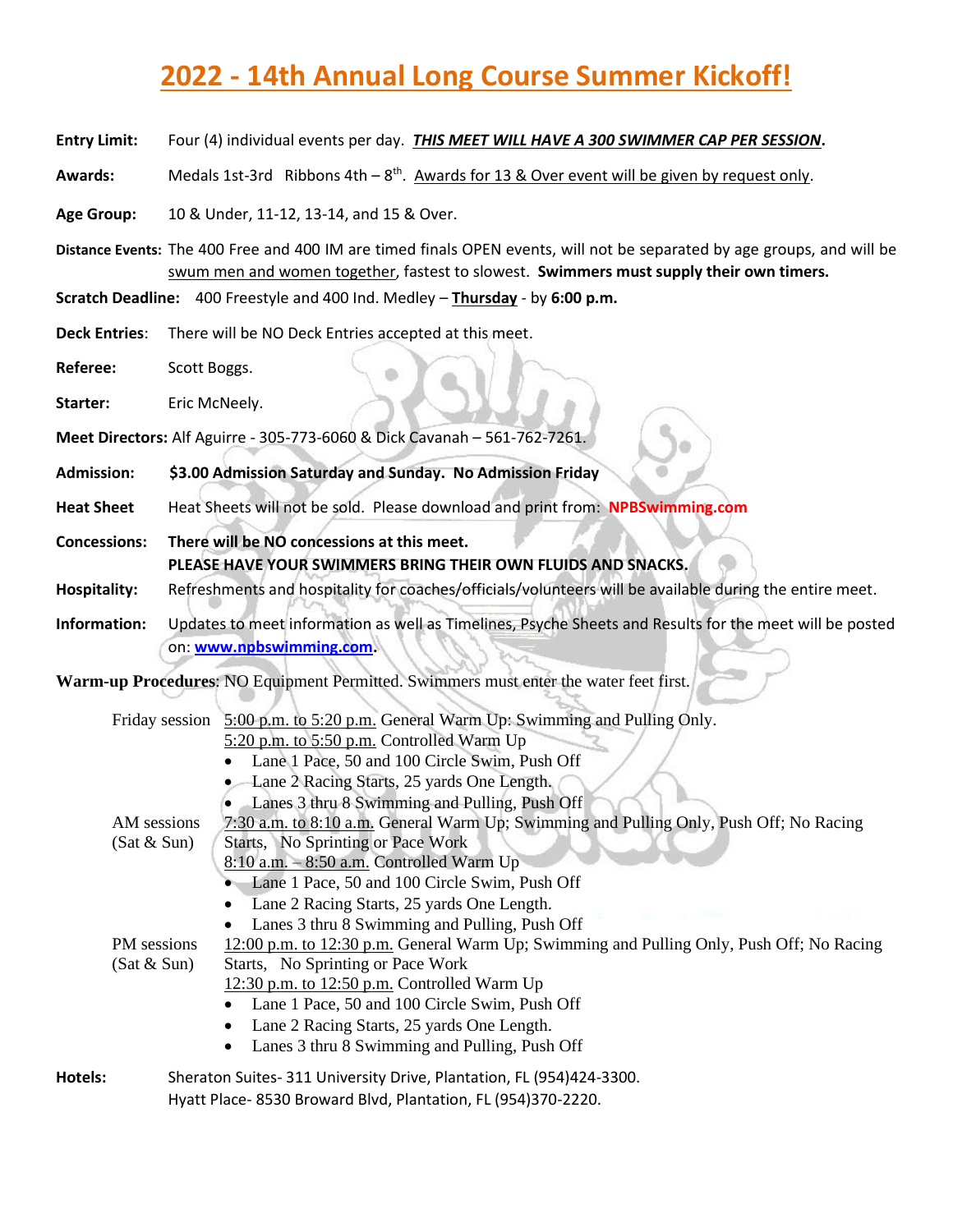**2022 – 14th Annual Long Course Summer Kickoff!**

#### **June 3 – 5, 2022 - Plantation, Florida**

### Order of Events

Girls-Odd / Boys-Even

| Friday – June 3, 2022<br><b>Session</b> I | Warm-up: 5:00pm | Meet Starts: 6:00pm |
|-------------------------------------------|-----------------|---------------------|
| Event #                                   | Age Group       | Event               |
| $1 - 2 *$                                 | OPEN *          | 400 Freestyle $*$   |
| $3 - 4 *$                                 | <b>OPEN *</b>   | 400 Ind. Medley $*$ |

| Saturday – June 4, 2022<br><b>Session II</b> | Warm-up: 7:30am  | <b>Meet Starts: 9:00am</b> |
|----------------------------------------------|------------------|----------------------------|
| Event#                                       | <b>Age Group</b> | Event                      |
| 5-6                                          | 13 & Over        | 200 Freestyle              |
| $7-8$                                        | 13 & Over        | 100 Breaststroke           |
| $9-10$                                       | 13 & Over        | 200 Backstroke             |
| 11-12                                        | 13 & Over        | 100 Butterfly              |
| $13 - 14$                                    | 13 & Over        | 50 Freestyle               |
|                                              |                  |                            |

| <b>Saturday-June 4, 2022</b><br>Warm-up: 12:00pm | Meet Starts: 1:00 pm |
|--------------------------------------------------|----------------------|
| <b>Age Group</b>                                 | Event                |
| 10 & Under                                       | 200 Freestyle        |
| $11 - 12$                                        | 200 Freestyle        |
| 10 & Under                                       | 100 Breaststroke     |
| $11 - 12$                                        | 100 Breaststroke     |
| 10 & Under                                       | 100 Backstroke       |
| $11 - 12$                                        | 100 Backstroke       |
| 10 & Under                                       | 50 Butterfly         |
| $11 - 12$                                        | 50 Butterfly         |
| 10 & under                                       | 50 Freestyle         |
| $11 - 12$                                        | 50 Freestyle         |
|                                                  |                      |

| Sunday-June 5, 2022<br><b>Session IV</b> | Warm-up 7:30am   | <b>Meet Starts: 9:00am</b> |
|------------------------------------------|------------------|----------------------------|
| Event#                                   | <b>Age Group</b> | Event                      |
| $35 - 36$                                | 13 & Over        | 200 Individual Medley      |
| $37 - 38$                                | 13 & Over        | 100 Freestyle              |
| $39-40$                                  | 13 & Over        | 200 Breaststroke           |
| $41 - 42$                                | 13 & Over        | 100 Backstroke             |
| $43 - 44$                                | 13 & Over        | 200 Butterfly              |
|                                          |                  |                            |

| <b>Session V</b><br>Sunday-June 5, 2022 | Warm-up 12:00pm  | <b>Meet Starts: 1:00pm</b> |
|-----------------------------------------|------------------|----------------------------|
| Event #                                 | <b>Age Group</b> | Event                      |
| $45 - 46$                               | 10 & Under       | 200 Individual Medley      |
| $47 - 48$                               | $11 - 12$        | 200 Individual Medley      |
| $49-50$                                 | 10 & Under       | 100 Freestyle              |
| $51-52$                                 | $11 - 12$        | 100 Freestyle              |
| 53-54                                   | $10 \&$ Under    | 100 Butterfly              |
| 55-56                                   | $11 - 12$        | 100 Butterfly              |
| 57-58                                   | 10 & Under       | 50 Breaststroke            |
| 59-60                                   | $11 - 12$        | 50 Breaststroke            |
| 61-62                                   | 10 & Under       | 50 Backstroke              |
| 63-64                                   | $11 - 12$        | 50 Backstroke              |

\* Swum fastest to slowest, boys & girls combined seeding.

\* This event is an OPEN event and not separated by Age Groups.